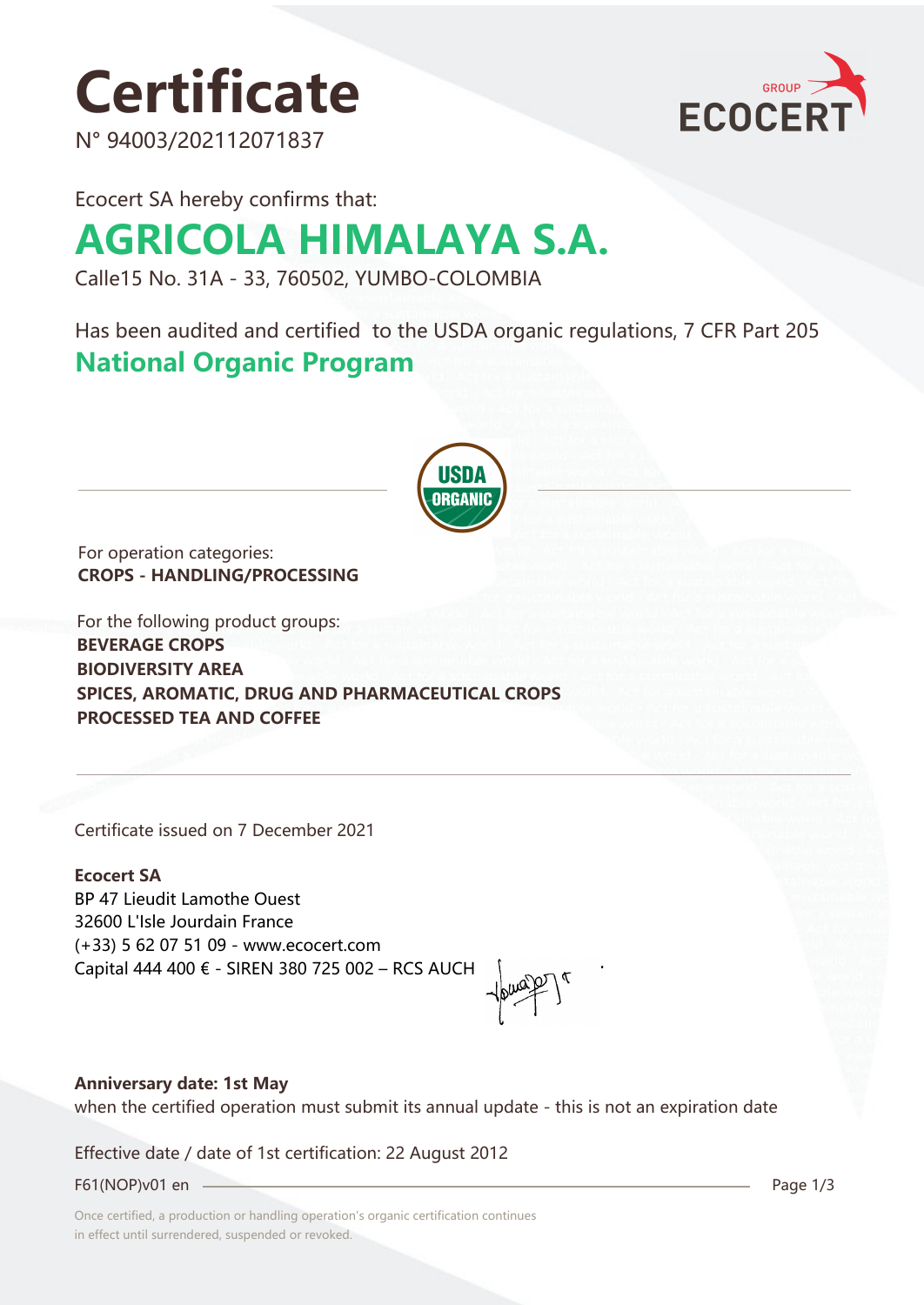

N° 94003/202112071837

## **AGRICOLA HIMALAYA S.A.**

USDA organic regulations, 7 CFR Part 205 – National Organic Program

## Products certified :

## **LABELLING CATEGORY**

## **PRODUCT CONSUMING ADDITIONAL RESOLUTION AND ADDITIONAL EQUIVALENCES**

(1)COR equivalence equivalence (1) EU

| > Black tea with cocoa skin and cocoa nibs                                  | Made With Organic      | x |
|-----------------------------------------------------------------------------|------------------------|---|
| > Black tea with Isabella grape skin, Castilla blackberry Made With Organic |                        | X |
| and Jamaica flower                                                          |                        |   |
| > Green tea with lulo pieces                                                | Made With Organic      | X |
| > Herbal and medicinal plants                                               | 100% Organic           | X |
| > Herbal and medicinal plants Citronella                                    | 100% Organic           | X |
| > Leaf tea                                                                  | 100% Organic           | X |
| > Oolong tea                                                                | 100% Organic           | X |
| > Orthodox black tea                                                        | 100% Organic           | X |
| > Roasted green tea                                                         | 100% Organic           | X |
| > Steamed green tea                                                         | 100% Organic           | X |
| > Temporary grassland                                                       | Cor Equivalent Product | X |
| > White tea                                                                 | 100% Organic           | X |

### F61(NOP)v01 en 2/3

Once certified, a production or handling operation's organic certification continues in effect until surrendered, suspended or revoked.